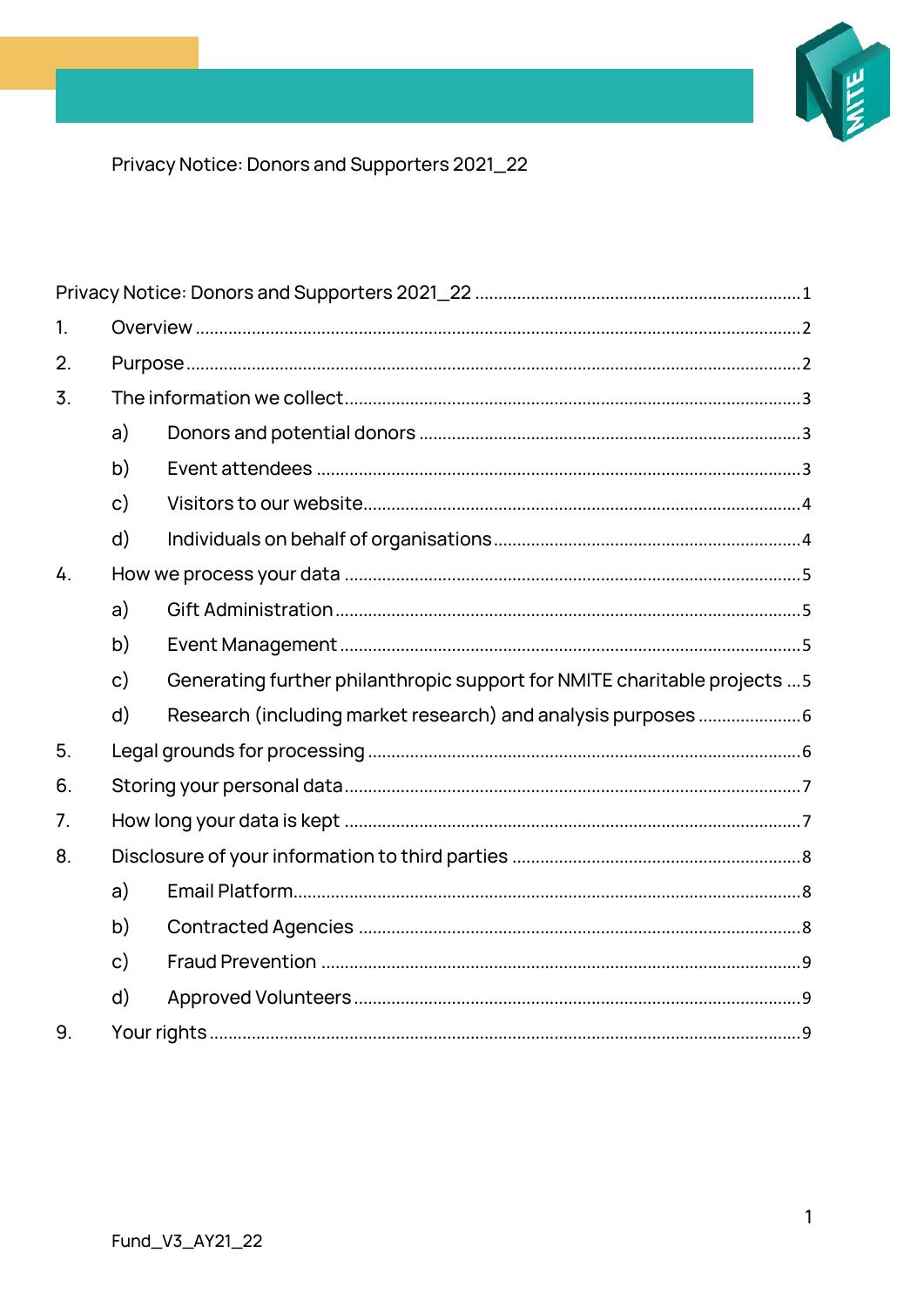

### <span id="page-1-0"></span>1. Overview

NMITE ("We") are committed to protecting and respecting your privacy, and we will look after any personal information that is made available to us in accordance with data protection law. We ask that you read this Privacy Notice carefully as it sets out the basis on which any personal data and sensitive personal data that we collect from you, or that you provide to us ("Your Data"), will be processed and used by us.

This Privacy Notice applies to information we collect about NMITE's donors and supporters. This includes:

- Individuals and organisations who make a monetary gift to NMITE;
- Individuals and organisations who provide non-monetary support to NMITE (for example, a service or partnership);
- Individuals who attend a public event organised by NMITE.

Under the General Data Protection Regulation 2018, a "data controller" is a person, company, or other body that determines the purpose and means of processing personal data.

For the purpose of GDPR, the data controller is New Model Institute for Technology and Engineering, Blackfriars Street, Hereford, HR4 9HS. Company limited by guarantee number 08800142. Registered Charity No 1176550.

Please direct any enquiries via email to NMITE's Data Protection Officer, James Newby, via DPO@nmite.ac.uk

#### <span id="page-1-1"></span>2. Purpose

The overarching purpose of collecting and processing your data is to provide you with the best possible experience of being a donor or supporter of NMITE. It also enables us to ensure that any approaches we make to ask for your support of our fundraising goals are respectful, professional, and relevant to you. NMITE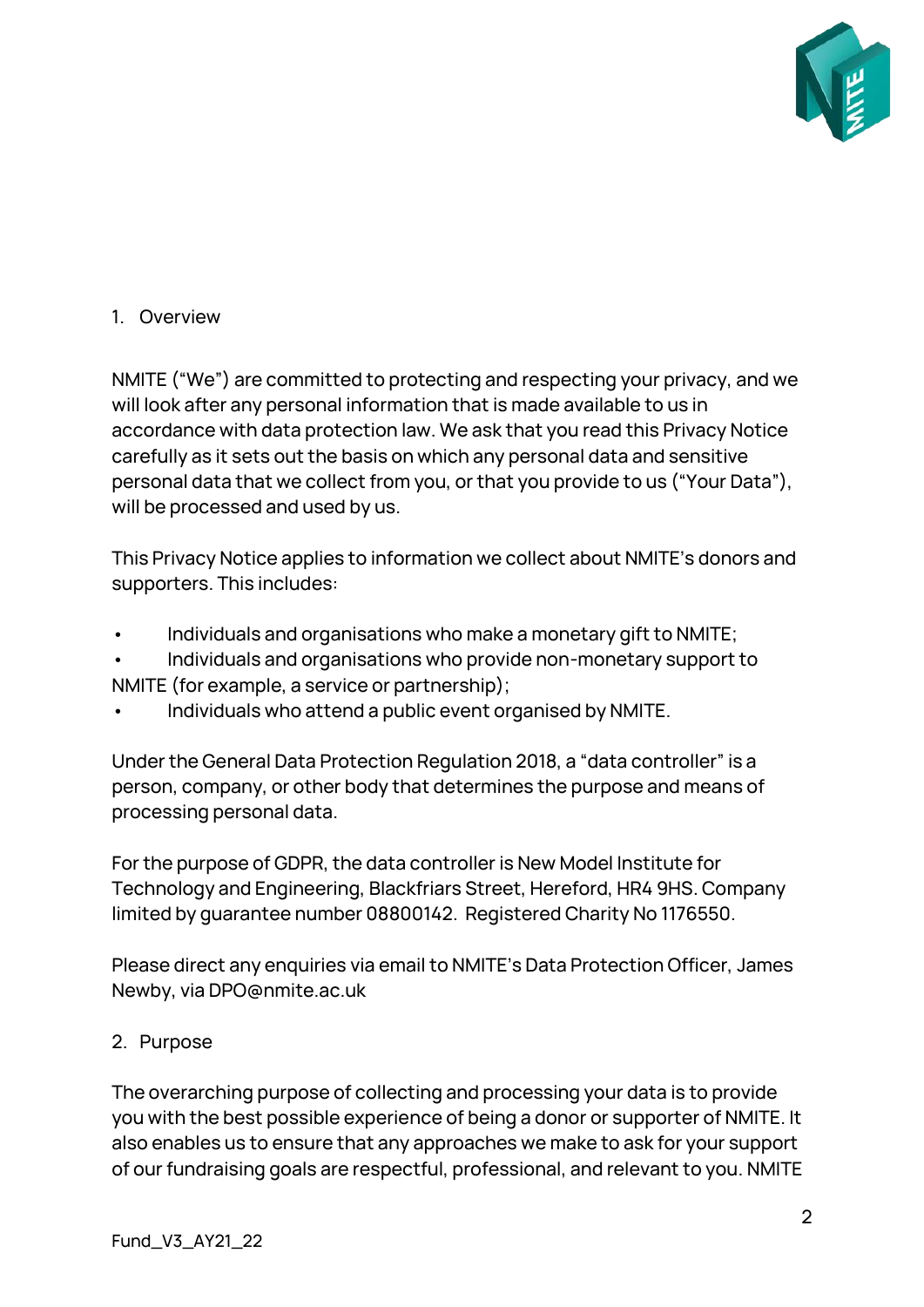

colleagues work closely together to ensure we engage with you in a coordinated manner.

<span id="page-2-1"></span><span id="page-2-0"></span>3. The information we collect

## a) Donors

When you make a donation to NMITE we collect and process a range of information about you. The data we process is that which you provide, for example, via your gift form or gift agreement, an online donation platform, or bank transfer.

Examples of categories of personal data which we may hold are:

i. Contact details – for example, your name, postal/ email address and telephone number (this is so we can get in touch with you regarding your gift); ii. Financial details that you have provided to us - for example, card details (this is so we can process your gift).

From time to time we may also use publicly available sources to collect additional information in relation to individuals who have donated to NMITE in the past, or who have been identified as prospective donors to NMITE.

These public sources may include: Companies House, The Queen's Honours lists, Royal Mail National Change of Address service, reliable news and press reports, FTSE100 directorships, company directorships, property holdings, Forbes, rich lists, LinkedIn.

Examples of these additional categories of personal data are:

i. Biographical details – for example, your date of birth, gender, nationality, marital status, spouse's name;

ii. Education details – for example, institutions attended, the courses you completed and dates of study;

iii. Professional details – for example, employer, occupation and work address;

iv. Philanthropic details – for example, your history of donations, of both time (for example, volunteering) and money, your areas of philanthropic interest and your publicly known philanthropy.

<span id="page-2-2"></span>a) Event attendees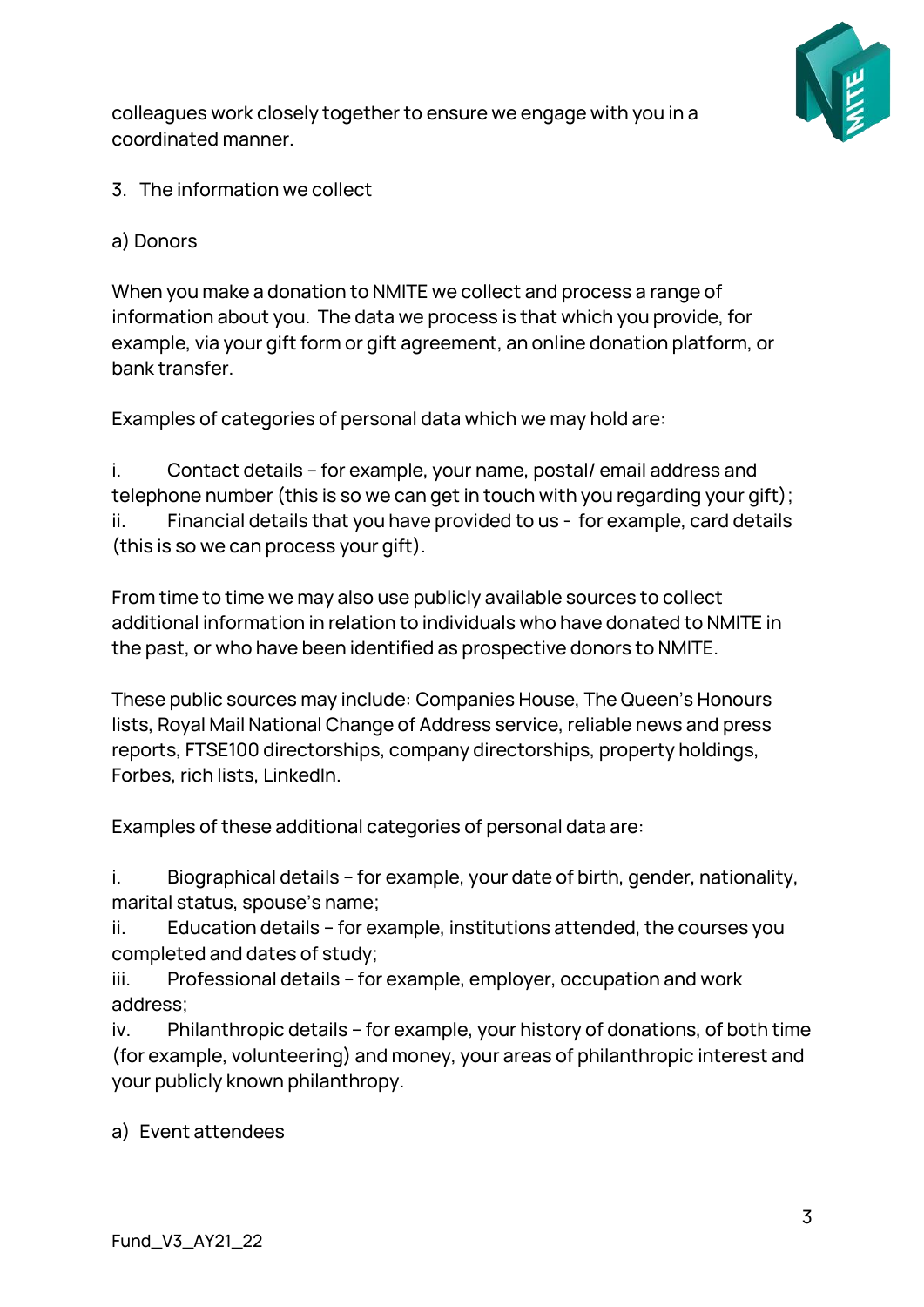

If you accept an invitation to, and/or attend, a public event hosted by or on behalf of NMITE, we will process and store the following information:

i. Any preferences provided by you for a specific purpose such as access requirements or other adjustments and dietary preferences for event management purposes;

ii. Photographs taken at events unless you request not to be photographed; iii. A record of your attendance and correspondence for the purposes of

event administration;

iv. If you have given consent, we will let you know about future events you may be interested in.

<span id="page-3-0"></span>b) Visitors to our website

We may collect information about your computer, including where available your IP address, operating system and browser type, for system administration and to report aggregate information to our advertisers. This is, however, simply statistical data about our users' browsing actions and patterns and does not identify any individual. Please see our Website Privacy Policy and Cookies Policy for more information.

<span id="page-3-1"></span>d) Individuals on behalf of organisations

If we are in communications with you regarding an organisational partnership with NMITE, we will collect the following details for administration purposes:

i. Your work email address and phone number (so we have contact details within your organisation)

ii. Communications history (so we have a record of conversations, emails, meetings and telephone calls relating to the partnership).

# e) Special Categories of Data

We may process the following special categories of data:

- Personal data revealing racial or ethnic origin;
- personal data revealing political opinions;
- personal data revealing religious or philosophical beliefs;
- personal data revealing trade union membership;
- data concerning health;
- data concerning a person's sexual orientation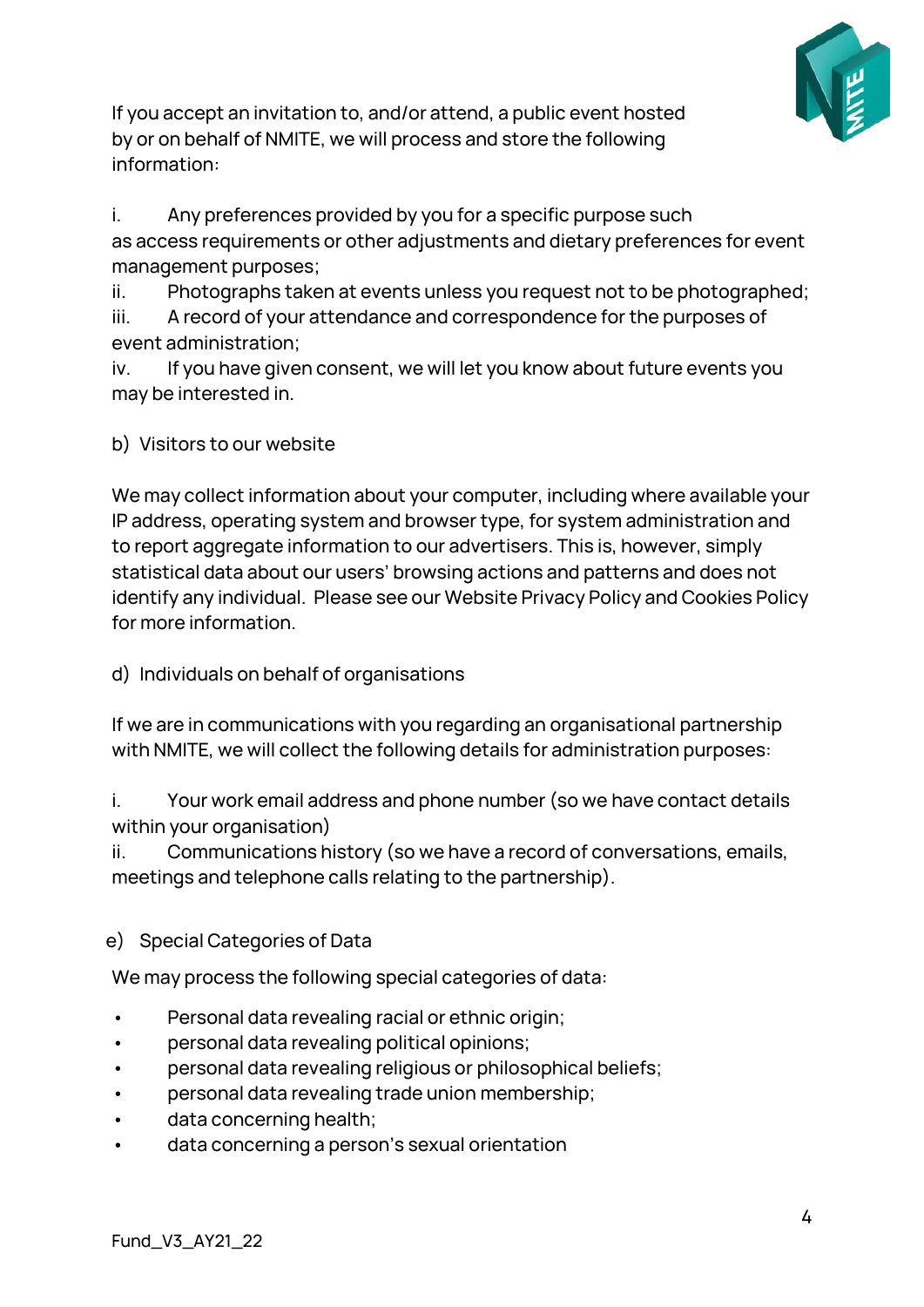

Most special categories of data will not be processed deliberately or explicitly, and will only be inferred through other data that is collected. We will only process special categories of data, or information revealing special categories of data, if it has been made public to us by the individual.

### <span id="page-4-0"></span>4. How we process your data

All the personal data that we hold about you is information that you have provided to NMITE or information which is in the public domain. We only process data for specified purposes and if it is justified in accordance with data protection law.

In general terms, we process your personal data to improve your experience and engagement with NMITE as a supporter. More specifically, we process personal data for the following purposes:

<span id="page-4-1"></span>a) Gift Administration

i. Thanking you for any gifts that help NMITE's charitable causes;

ii. Internal record-keeping and administration, for example, to process your donation;

iii. Undertaking any necessary research for our due diligence to meet money laundering regulations in alignment to our Gift Oversight Policy;

iv. To validate any Gift Aid claims in order to claim Gift Aid from HMRC.

<span id="page-4-2"></span>b) Event Management

i. To ensure that events are well organised and administrated, taking in to account any necessary adjustments, for example dietary and accessibility requirements, to ensure our event is inclusive, in line with the provisions of the Equality Act 2010.

ii. To ensure that you are informed about the event you are attending, for example through email communications and phone calls;

iii. To publish photographs and videos relating to our activities and events. We will inform you about such processing at the time when the data is obtained or as soon as reasonably possible thereafter;

iv. To inform you of other events you may be interested in, providing you have given your consent.

<span id="page-4-3"></span>c) Generating further philanthropic support for NMITE's charitable purposes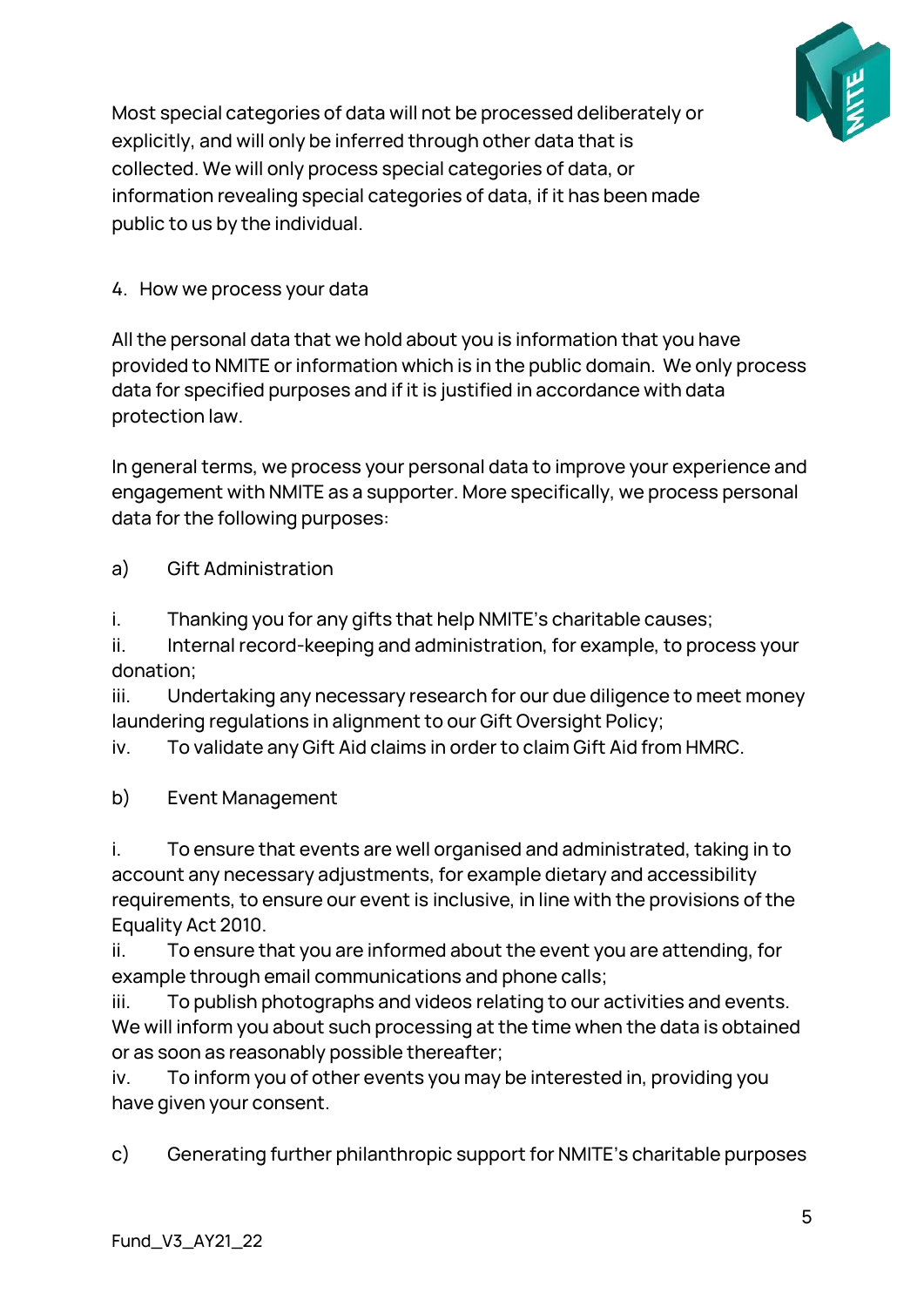

We will conduct the following activities in order to generating further philanthropic support for NMITE's charitable purposes:

i. With your consent we will send you publications (for example impact reports, magazines, updates and invitations to events; email newsletters about NMITE and its fundraising projects) in a way which is tailored and relevant to you;

ii. With your consent we will approach you to ask you if you would like to continue to support NMITE (for example, by making a donation, contributing to surveys, volunteering);

iii. Reviewing publicly held information to give an indication of the financial giving capacity of individuals. This is known as wealth screening.

Please note that we never use the data produced by wealth screening exercises as the sole basis for sending out communications. These exercises are a starting point for further research which we carry out about a person to identify if they may be interested in supporting NMITE. We consider any previous engagement with NMITE, their philanthropic interests and previous donations. This enables us to identify and contact only those individuals whose interests we believe align with our charitable fundraising mission.

<span id="page-5-0"></span>d) Research (including market research) and analysis purposes

i. To validate your address and to prepare reports using maps by 'geocoding' your address against publicly available web mapping services;

ii. To compile anonymised statistics for ranking/league tables in which NMITE participates;

iii. To compile anonymised reports to assess NMITE's progress against fundraising targets;

iv. To track overall giving trends and strategically analyse information in order to inform our strategy and communications.

<span id="page-5-1"></span>5. Legal grounds for processing

We consider the processing of your personal data for these purposes to be necessary:

i. For the pursuit of NMITE's legitimate interests in fundraising, in support of our charitable mission and maintaining a strong relationship with our supporters;

ii. To enable NMITE to comply with its legal obligations, for example for compliance with money laundering rules and Gift Aid requirements;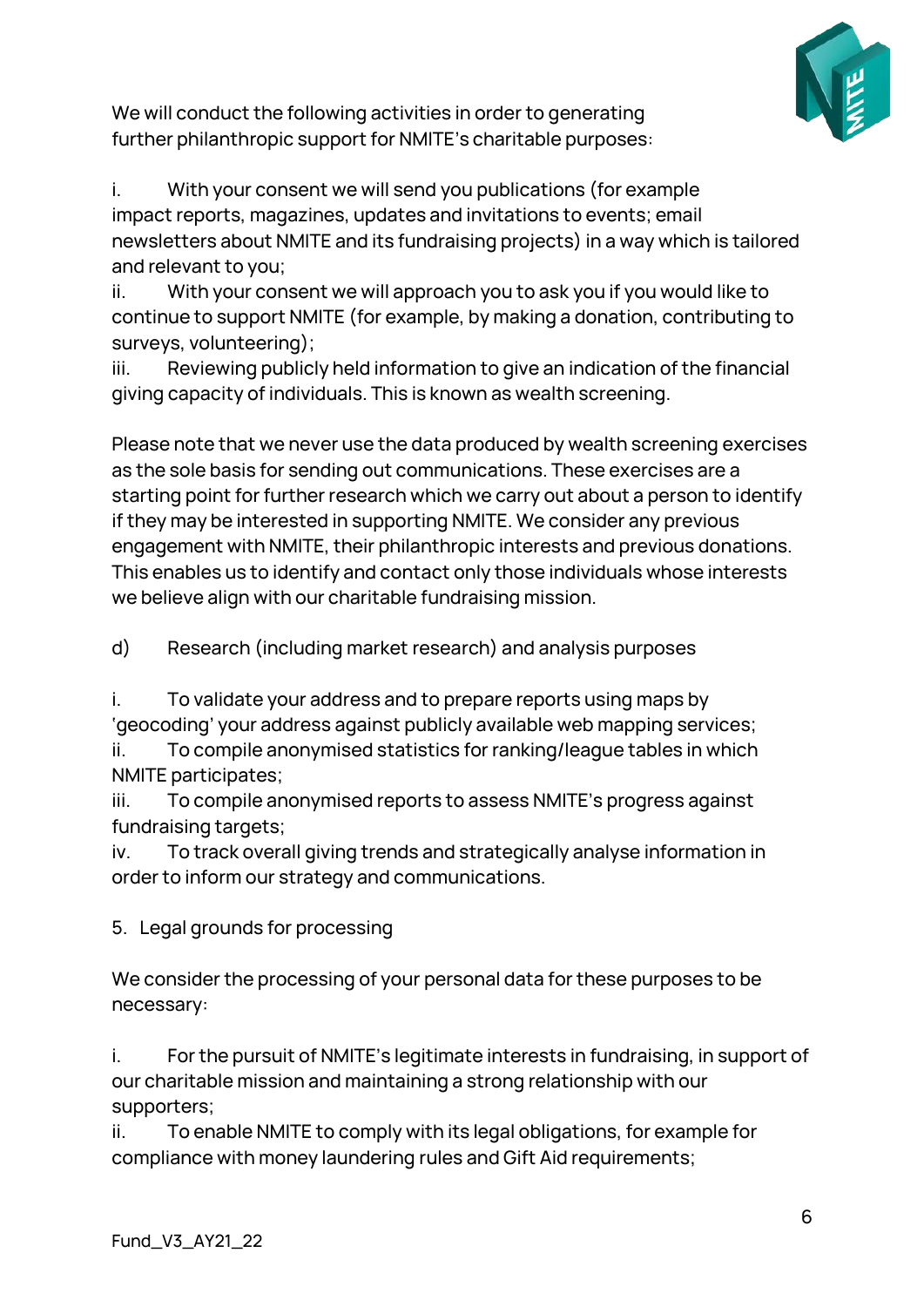

iii. For the performance of tasks carried out in the public interest or in the exercise of our official authority.

We will not send you any direct marketing communications by electronic means without your explicit consent.

### <span id="page-6-0"></span>6. Storing your personal data

NMITE will store personal data collected during the course of our relationship with our stakeholders, staff, students, and alumni. We will take all steps reasonably necessary to ensure that your data is treated securely and in accordance with this Privacy Notice. Data that you have provided will be stored:

i. On our secure SharePoint environment. This runs on Microsoft Azure Cloud, which is UK hosted (UK West and UK South). The official Microsoft privacy statement can be found here;

i) On our secure Database, Donorfy, which is hosted in Microsoft Azure's European Azure data centres in Republic of Ireland and the Netherlands. You can view Donory's security information here, and their Data Processing Agreement here;

ii) Any hard-copies of personal information, such as the information provided on paper donation forms and Gift Aid forms, will be kept in a secure location within our premises in the UK;

iii) On trusted third party servers as outlined in Section 7.

We aim to keep your data up to date and welcome any updates to your details or corrections to any inaccuracies you may wish to provide.

We will remove your data from our databases upon request unless we have a legal requirement to continue storing it.

Unfortunately, the transmission of information via the internet is not completely secure. Although we will do our best to protect your personal data, we cannot guarantee the security of your data transmitted to our Site; any transmission is at your own risk. Once we have received your information, we will use strict procedures and security features to try to prevent unauthorised access.

<span id="page-6-1"></span>7. How long your data is kept

The length of the data retention period varies according to the nature of the information that is being held. The following schedule has been compiled in line with NMITE's Record Retention Schedule: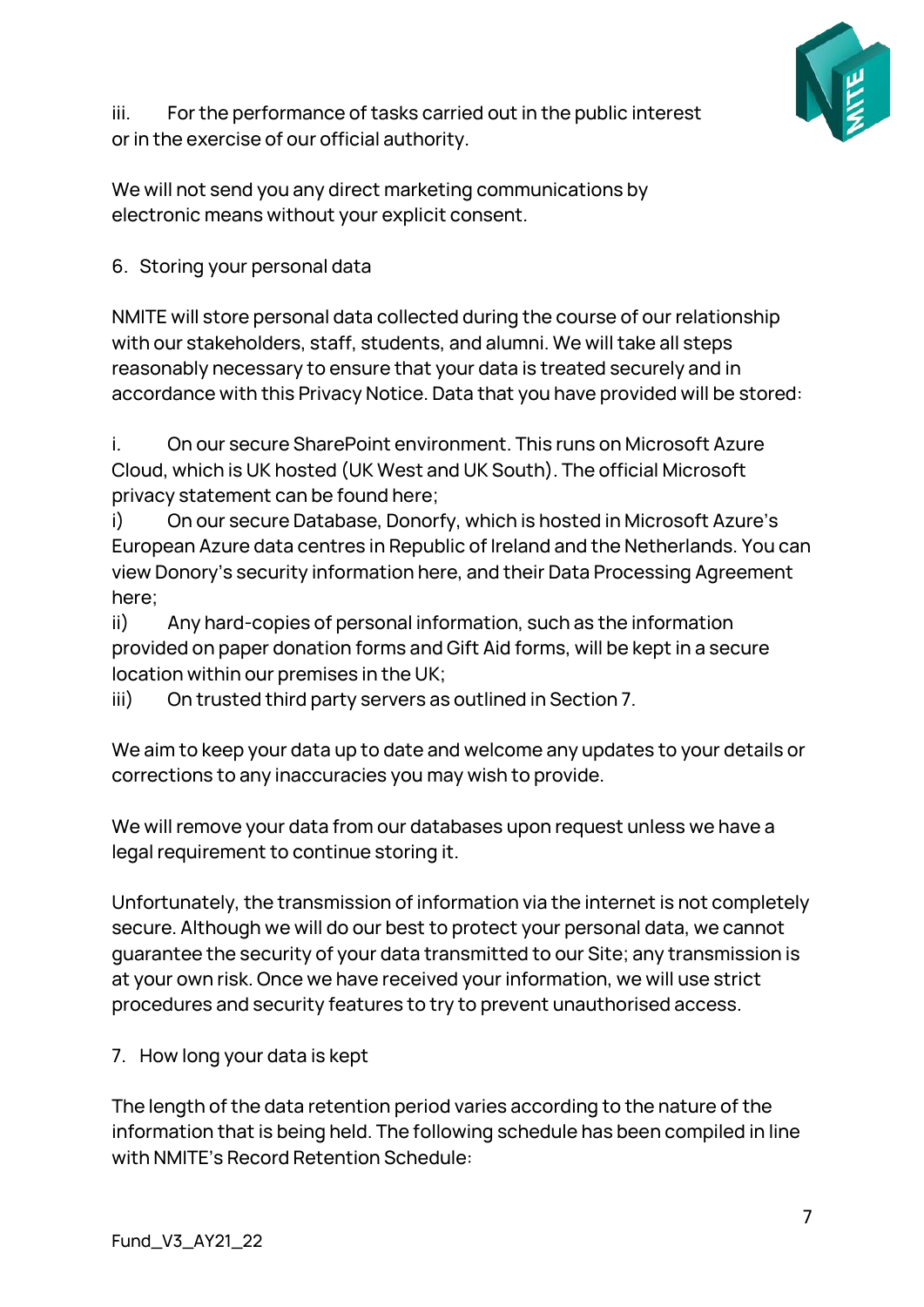

a) Records documenting the management of NMITE's relationship with our donors, and records documenting donations to NMITE, will be retained for the duration of the relationship + 6 years.

b) Records documenting the design, conduct and summary results of fundraising campaigns will be retained until the date of the last action on the campaign + 5 years.

c) Records documenting the planning, administration and impact/results of public events, including information provided about special access requirements or dietary needs, will be retained until the date of the completion of the event + 3 years.

d) Any research data relating to identifiable individuals, such as wealth screening, will be retained until completion of the analysis of the data.

<span id="page-7-0"></span>8. Disclosure of your information to third parties

Only authorised personnel within NMITE will be able to access the information you provide to us. We may also disclose your data to other third parties who act for us for the purposes set out below or for purposes approved by you, but always with appropriate non-disclosure and data protection agreements in place. We will never sell your data. Third parties include:

<span id="page-7-1"></span>a) Email Platform

We use a third-party provider, MailChimp, to deliver our e-newsletter. If you sign up to our e-newsletter then we will store your name and email address on MailChimp's secure servers, which are located in the United States. MailChimp certifies to the Privacy Shield framework, so they can lawfully receive EU data. Please see Section 5 of MailChimp's Privacy Policy for more information on how they process your information:

https://mailchimp.com/legal/privacy/#5.\_General\_Information

<span id="page-7-2"></span>b) Contracted Agencies

We employ other companies and individuals to perform functions on our behalf. Examples include:

i. Financial software for processing credit card payments. For example, we use a trusted third-party provider, GoCardless, to process Direct Debit instructions. In this case, GoCardless acts as the Data Controller and NMITE as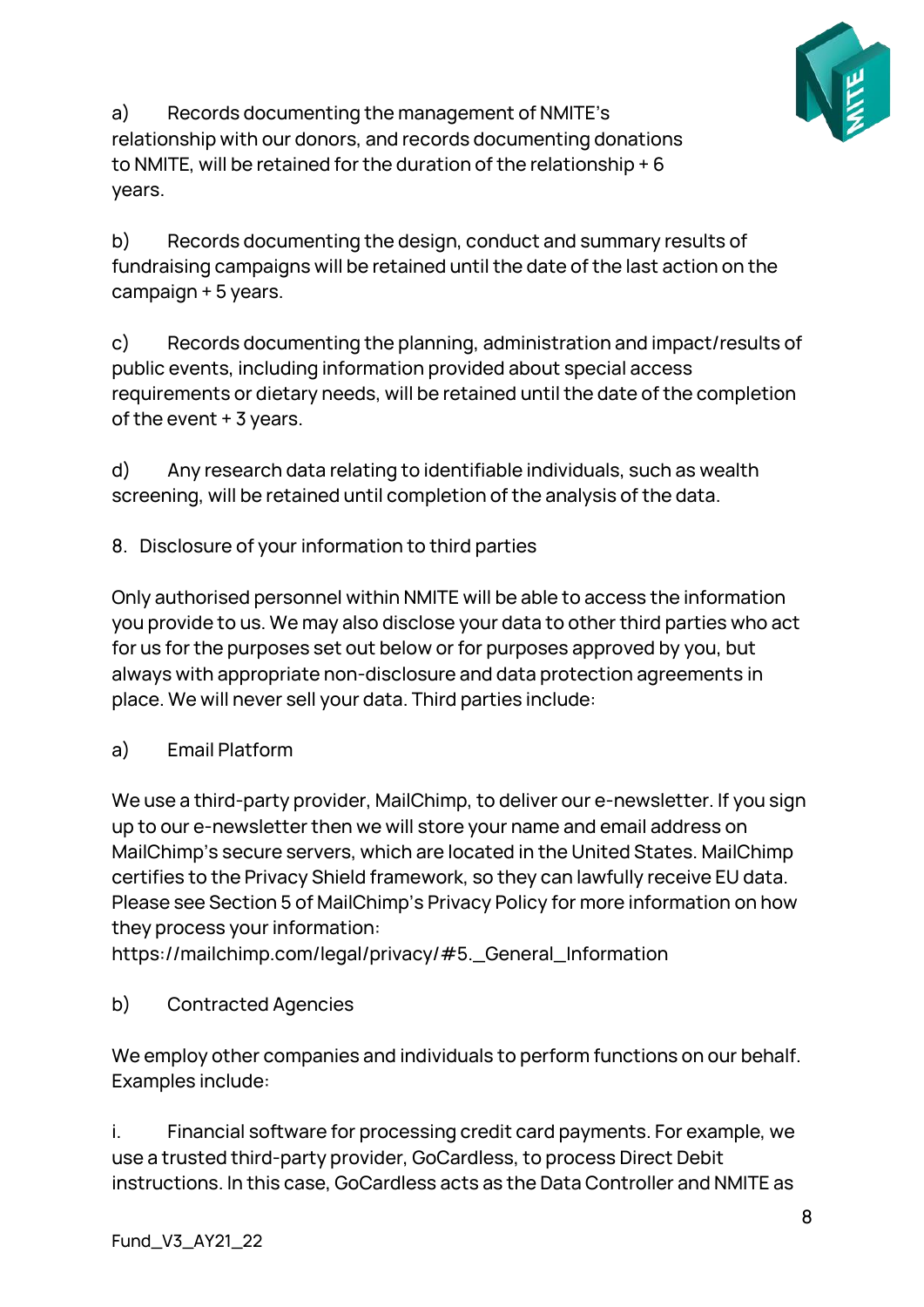

the Data Processor. Financial information supplied to GoCardless for the purposes of setting up a Direct Debit to NMITE will be processed by GoCardless and will not be shared with NMITE. You can read GoCardless' Privacy Notice here.

- ii. Printing houses for publication printing and mailing;
- v. Digital agencies for hosting the website.

vi. Research agencies. We may sometimes using trusted third parties, such as Factary, to review publicly held information to give an indication of the financial giving capacity of individuals.

The contracted agencies have access to personal information needed to perform their functions, but may not use it for other purposes, and must delete it as soon as the function is complete.

<span id="page-8-0"></span>c) Fraud Prevention

Personal information provided by you may occasionally be shared with other organisations for the prevention of fraud. Third parties may include solicitors, agents appointed by us (for example, debt recovery and tracing agents) and the Courts.

<span id="page-8-1"></span>d) Approved Volunteers

Upon the signing of a non-disclosure agreement, approved volunteers may be given access to your Data. This access will be for a specific purpose, and for a time-limited period only, and will be monitored at all times by authorised NMITE staff). Sensitive personal data will not, under any circumstances, be shared with volunteers.

We will not otherwise share, sell or distribute any of the information you provide to us without your consent, unless required or permitted to do so by law.

<span id="page-8-2"></span>9. Your rights

As a data subject, you have a number of lawful rights. You can:

- i. Access and obtain a copy of your data on request;
- ii. Require the organisation to change incorrect or incomplete data;

iii. require the organisation to delete or stop processing your data, for example where the data is no longer necessary for the purposes of processing;

iv. Object to the processing of your data where the organisation is relying on its legitimate interests as the legal ground for processing.